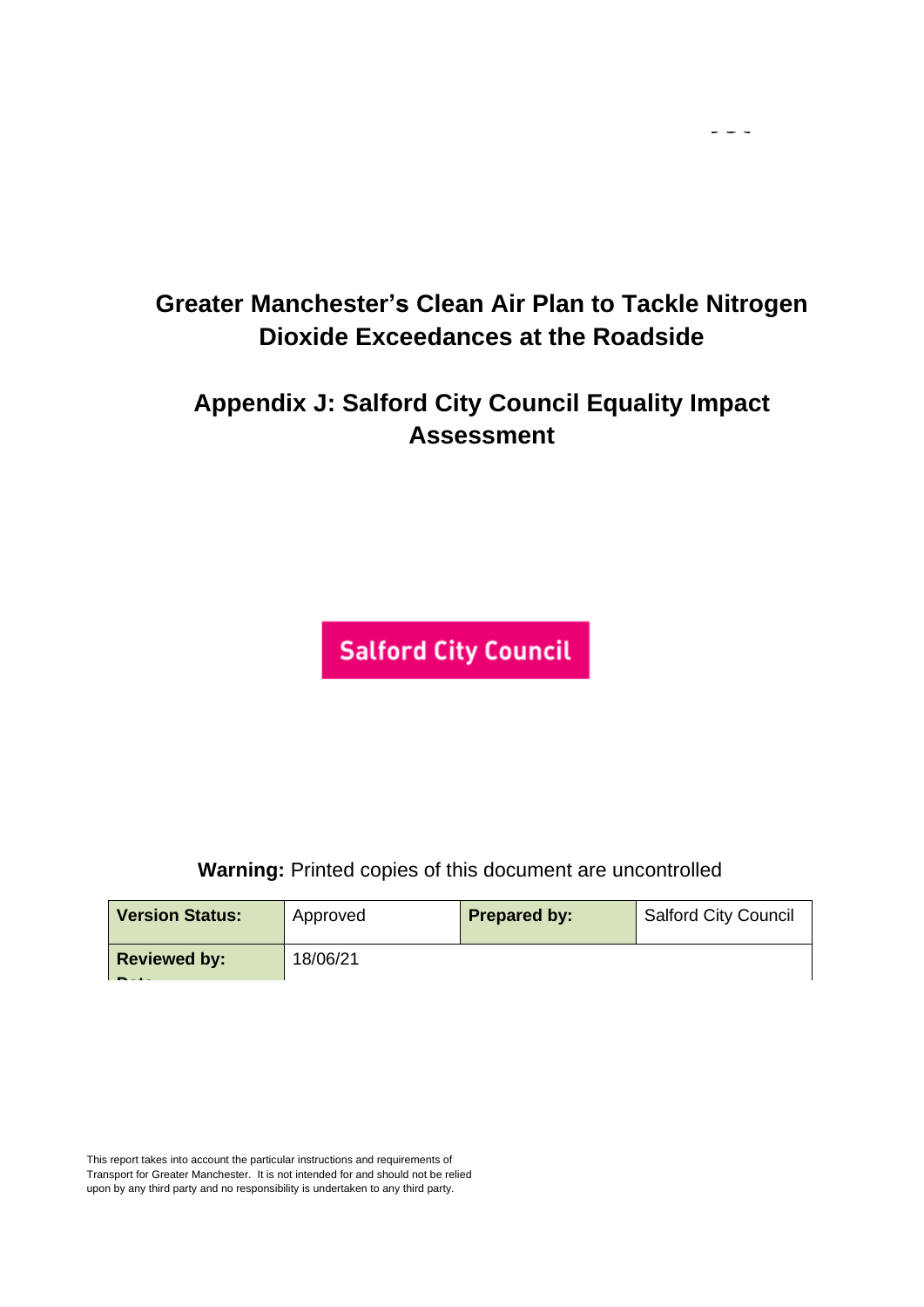# **Contents**

 $\,$   $\,$ 

|   |     |                                              | Page |
|---|-----|----------------------------------------------|------|
| 1 |     | <b>Local Authority EqIA Appendix</b>         |      |
|   | 1.1 | Introduction<br>Error! Bookmark not defined. |      |
|   | 1.2 | Salford Council Approach to Equality Impact  |      |
| 2 |     | <b>Salford EqIA</b>                          | 3    |
|   | 2.1 | Baseline data review                         | 3    |
|   | 2.2 | 'Hot-spots' in your Salford:                 | 12   |
|   | 2.3 | Actions to be taken by Salford               | 13   |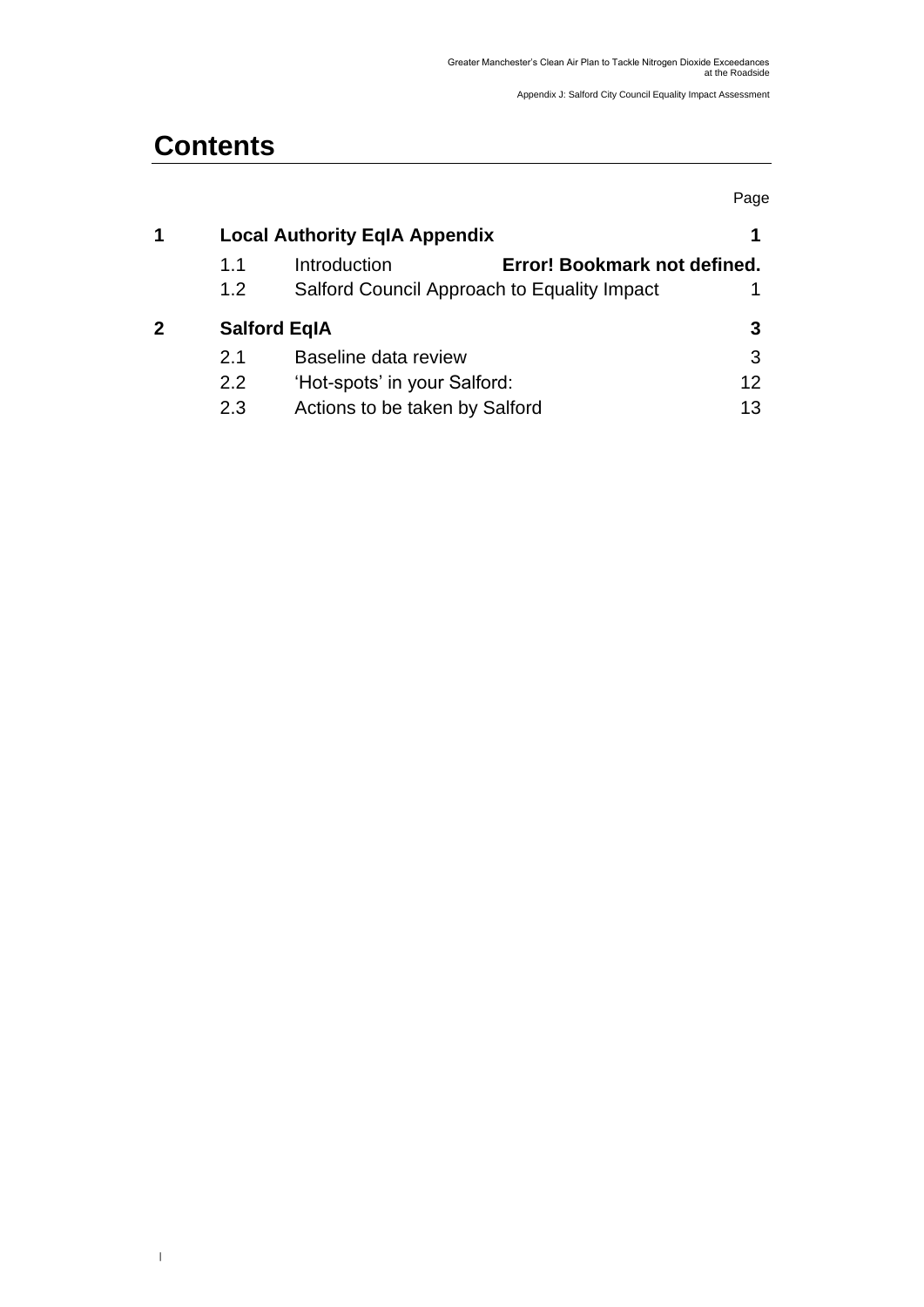# <span id="page-2-0"></span>**1 Local Authority EqIA Appendix**

## <span id="page-2-1"></span>**1.1 Introduction**

An Equality Impact Assessment (EqIA) has been developed at a Greater Manchester (GM) scale for the GM Clean Air Plan (GM CAP) in line with the public sector equality duty in section 149 of the Equality Act 2010.

The GM wide assessment builds on EqIAs that were published at the Outline Business Case stage in 2019 and the EqIA developed to support the consultation in late 2020. It considers the impacts on protected characteristics related to the implementation of CAZ C charging zone in GM and how implementation of the proposed package of mitigation measures addresses any identified equality impacts. This EqIA is an update following changes to the GM CAP policy made in consideration of feedback received during the consultation.

The EqIA is supported by an Equality Impact Evidence Report, appended to the EqIA<sup>1</sup>.

# **1.2 Local Authority Assessment**

This appendix to the GM EqIA includes an assessment of equality carried out by Salford City Council. The reasons for individual LA assessments include:

- To fulfil legal requirements placed on LAs to meet their duty under the Equality Act;
- To ensure that each of the LAs has considered and understood the full GM EqIA report and the context for the LA itself:
- To identify any LA baseline profile nuances or differences to that presented in the GM EqIA (Appendix A in the Equality Impact Evidence Report).
- To review the assessment outcomes of the GM EqIA and identify whether impacts would be more or less significant within the LA areas;
- To highlight any geographical 'hot spots' with LA areas;
- To identify any actions LAs could take to mitigate and monitor equality impacts identified (specific to the LA area rather than applicable across GM as a whole).

# **1.3 Salford Council Approach to Equality Impact**

Salford City Council uses equality impact assessments (called Community Impact Assessment or CIA) to ensure that policy, strategy and service design are conducted in a way that complies with the requirements of the

|

<sup>1</sup> [https://cleanairgm.com/technical-documents/](https://secure-web.cisco.com/11eiBCgElauzNx9ZLncgJx3iOubmp4VtcvvkdlhxY65RKvTbIb59-L2ncr8SElltrd2x-6LbEl4KMsTTxIe3wkMOtRdF_mwDnnUw_pzGQZOwSRIhPJyQIZ8Yp6BpEAcNSn8Ts-zUMkCwwKuuZ6JqlhO90pJazjetwe6gKhLVIM_BswP0PQmXUeuqGyGpWdmieI8qM86OywsW2Ih1TXBkADjvPWBAW0J67oLJLyOi-5a-P-uw5qxFWy4jV1Rgj27aX74mWEA8RmcCJF_QiJniWV9Y7vnNRmfIdielNKILyTnV3ChPut5AXlpom2ThMoaDynN4YcMw9M5bXrEI6WdmDFg/https%3A%2F%2Furl4.mailanyone.net%2Fv1%2F%3Fm%3D1lqaQa-0007kg-3t%26i%3D57e1b682%26c%3Dwx7pouswT3bJs4LPeETsz86q7Q_0OC56XXhe7DlJDibGRSGR8fdmSomeuSdI7C2Fa0eQbaAqoLXhP95flvC3e_rUhnBjBiD8llf9LaF4ZtCjfFRgnR8YVM3huSJaCGnICk94fttlvHc5puWw5cDJWXKncROEJUpzHqnxCBOtlS83l3-sjgML-pIcbUhAQZELxzuJu6c3812_3lnwQAbyYwgocO5Fara8d5TyMQqiWW6tNZcZXXghiSlVoISAGQRmsZ-TU8nVqIdM3Z7LyV0OBSLL4yenFqLa1SDyZM36c6L9Rv_9RwvC_zO8-ja9EEmp3RuaxQ4iKqu8pID_qRBxLRB9hKR0Yp8TjK3AxZQfI6W6JX6ff_FKZIssUgNuX4h8fgWjXtS31MSzgcKKD5htCOS8RNiJG7hqFaezCADs1zqfd5YI5KwtXyQV8Xcw9c04dqUU3rtH6b_zGkplrYZzi_tw5Uh0gVH_yDQ0aze-YmaYOmPe-7DcIOn3tcJzyPAzyNqQZKCfP-i1oh349NtnaY_1gjK4qs0hRBa9R9D0kEGpaGRFokA16JTCjrnHuvRgs7DcM7Fi3nDdrs6xiFxYb34O5EIVstmWMeA67C4pmsqoQ4hX3-rUnQd3vI35GAzQJzJxEsp-QxLb4UU4coOA_r80VNAaur_GF4G4X8lvmN0gEZ3Wu5QzUhFNsj4TCOgSucH17LnJrJVLTZfksCAbTQ)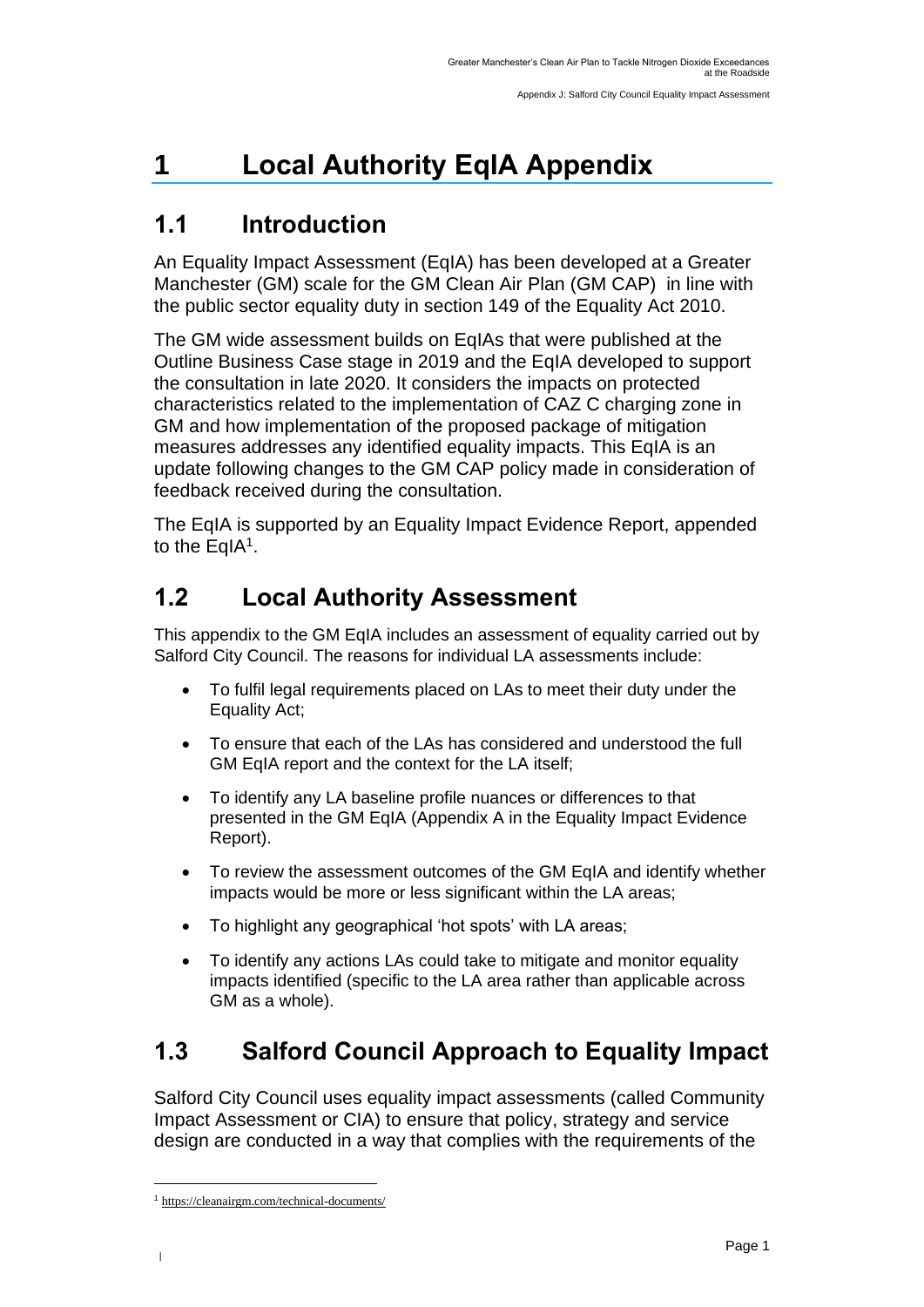Public Sector Equality Duty and also ensures that there are fair outcomes for the residents of the city. Our CIA process is aligned with our Equality Objectives and is fundamental to our second objective: "To better understand, and respond to, the needs of Salford's diverse communities".

In addition to the consideration of people sharing the nine protected characteristics listed in the Equality Act, 2010, Salford considers Veterans, carers, homeless people and Gypsies and Travellers. We are moving to formal inclusion of the socioeconomic duty, and currently do this informally.

Our approach to equality can be seen here: [https://www.salford.gov.uk/your-council/corporate-information/equality](https://www.salford.gov.uk/your-council/corporate-information/equality-and-cohesion/)[and-cohesion/](https://www.salford.gov.uk/your-council/corporate-information/equality-and-cohesion/) We are in the process of finalising an Equality Strategy for

|

Salford, which highlights the use of our CIA process as part of equality assurance.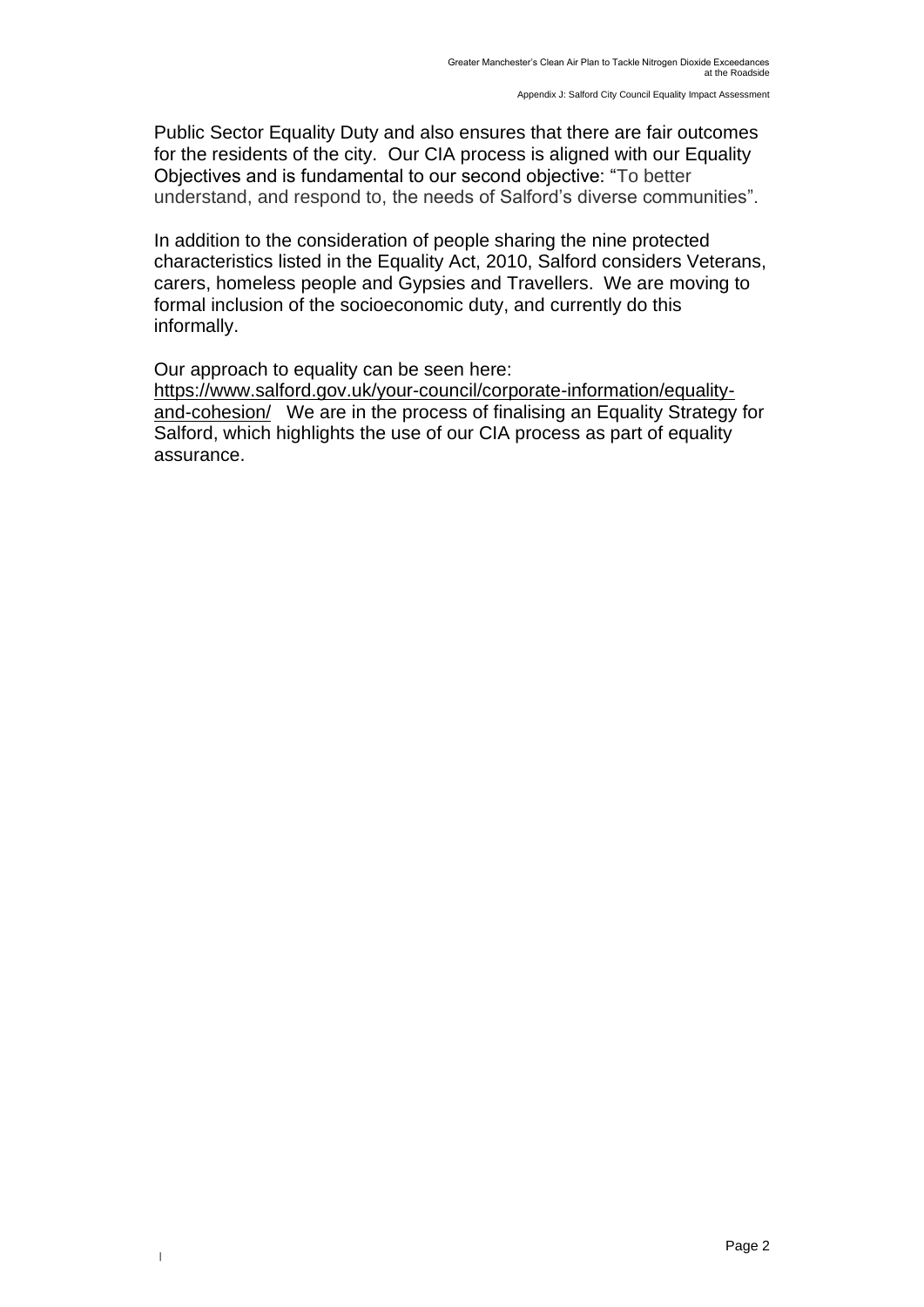# <span id="page-4-0"></span>**2 Salford Council EqIA**

## <span id="page-4-1"></span>**2.1 Baseline data review**

## **2.1.1 Introduction**

We have used the data collated in our recent ward profiles (March 2021), which capture the characteristics in the city to inform this assessment.

| In-Scope<br><b>Protected</b><br><b>Characteristic</b> | Overview for the local authority;<br>including updated data including any<br>significant variation to the GM<br>picture.                                                                                                                                                                                                                                                                                                                                                                                                                                                                                                                                                                                                                      | 'Outliers' within the Local Authority<br>(LSOAs or communities with a particularly<br>high proportion of a protected<br>characteristic to highlight an distributional<br>impacts)                                                                                                                                                                                                                                                                                                                                                                                                                                                                                                                                                      |
|-------------------------------------------------------|-----------------------------------------------------------------------------------------------------------------------------------------------------------------------------------------------------------------------------------------------------------------------------------------------------------------------------------------------------------------------------------------------------------------------------------------------------------------------------------------------------------------------------------------------------------------------------------------------------------------------------------------------------------------------------------------------------------------------------------------------|----------------------------------------------------------------------------------------------------------------------------------------------------------------------------------------------------------------------------------------------------------------------------------------------------------------------------------------------------------------------------------------------------------------------------------------------------------------------------------------------------------------------------------------------------------------------------------------------------------------------------------------------------------------------------------------------------------------------------------------|
| Age                                                   | Salford as a whole has experienced<br>population growth over the past decades<br>and this is forecast to continue. This<br>reflects new economic opportunities in<br>the city, respectively lower rents, and<br>the placement of asylum seekers in the<br>city.                                                                                                                                                                                                                                                                                                                                                                                                                                                                               | Boothstown and Ellenbrook ward (in the west<br>of the city) has a higher proportion of older<br>residents. Kersal and Broughton Park has a<br>high proportion of under 16's. The area<br>around the University (Blackfriars and Trinity)<br>has a higher proportion of 20-35 year olds.<br>There is a similar demographic of 20-35 year<br>olds in Ordsall with an even more marked<br>pattern in Quays, reflecting the nature of<br>housing and proximity to the centre of<br>Manchester and employment in the area.                                                                                                                                                                                                                  |
| <b>Disability</b>                                     | Respiratory disease, the third biggest<br>killer of Salford residents, has fallen by<br>around a fifth (21%) between 2002 and<br>2019.<br>Selected mortality indicators from the<br><b>Public Health Profiles presenting Salford</b><br>compared to England and regional<br>values. Data extracted May 2021 Under<br>75 mortality rate from respiratory<br>disease was worse than both the<br>England and the North-West values.<br>The Salford value was fifth highest in the<br>North-West for 2017-19.<br>2021 Salford School Census 7,697<br>children and young people aged 0 to 19<br>years with SEND in Salford<br>51.9% of children with EHC plans in<br>Salford are educated in mainstream<br>schools. This is similar to the England | In 2017-19, mortality rates from respiratory<br>disease were three times higher in the 10%<br>most deprived areas of Salford compared<br>with the 10% least deprived areas (local<br>decile of deprivation)<br>Rates of SEN need are highest in the most<br>deprived areas of Salford. The 10% most<br>deprived areas of Salford have SEN rates of<br>24.5% whilst the 10-20% most deprived areas<br>have rates of 23.1%. This compares to rates<br>of 10.6% and 10.3% in the 10-20% and 10%<br>least deprived areas respectively.<br>The wards of Irlam (27.2%), Broughton<br>(25.8%) and Little Hulton (25.4%) have the<br>highest rates. Broughton and Little Hulton are<br>the second and third most deprived wards in<br>Salford. |

#### **2.1.2 Baseline data**

|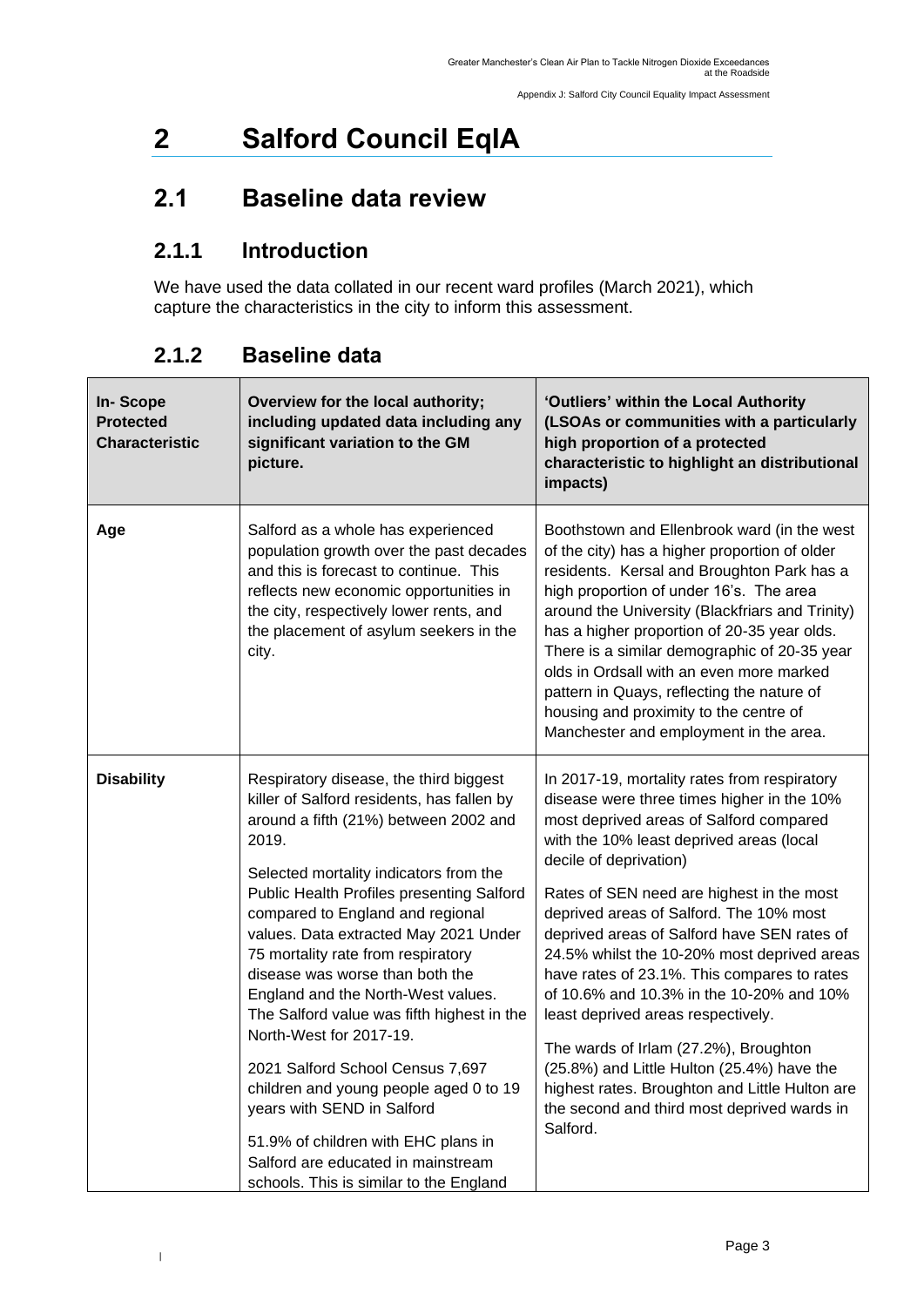Appendix J: Salford City Council Equality Impact Assessment

| <b>In-Scope</b><br><b>Protected</b><br><b>Characteristic</b> | Overview for the local authority;<br>including updated data including any<br>significant variation to the GM<br>picture.                                                                                                                                                                                                                                                                                                                                                                                                                                                                                                                                                                                                     | 'Outliers' within the Local Authority<br>(LSOAs or communities with a particularly<br>high proportion of a protected<br>characteristic to highlight an distributional<br>impacts)                                                                                                                                                                                                                                                                              |
|--------------------------------------------------------------|------------------------------------------------------------------------------------------------------------------------------------------------------------------------------------------------------------------------------------------------------------------------------------------------------------------------------------------------------------------------------------------------------------------------------------------------------------------------------------------------------------------------------------------------------------------------------------------------------------------------------------------------------------------------------------------------------------------------------|----------------------------------------------------------------------------------------------------------------------------------------------------------------------------------------------------------------------------------------------------------------------------------------------------------------------------------------------------------------------------------------------------------------------------------------------------------------|
|                                                              | average, but higher than the North-West<br>average and our statistical neighbours.                                                                                                                                                                                                                                                                                                                                                                                                                                                                                                                                                                                                                                           |                                                                                                                                                                                                                                                                                                                                                                                                                                                                |
| <b>Pregnancy and</b><br><b>Maternity</b>                     | Over the last 5 years fertility rates have<br>fallen in Salford from a rate of 67.8 per<br>1,000 women in 2015 to 63.3 per 1,000<br>women in 2019. In 2019 there were<br>3,532 live births. The fertility rate in<br>Salford remains higher than national and<br>regional averages though.<br>Infant mortality rates rose through 2004-<br>06 to a high in 2008-10 of 6.0 per 1,000<br>live births but then declined up to 2012-<br>14. Since 2012-14 rates have risen and<br>levelled off but were not as high as the<br>2004-06 to 2008-10 period. In 2017-19<br>the infant mortality rate was 4.6 per<br>1,000 live births. Rates have not<br>significantly changed throughout the<br>entire period (2004-06 to 2017-19). | There is a clear deprivation profile in infant<br>mortality, with the 20% least deprived areas<br>consistently significantly lower than the<br>Salford average. (local quintiles of<br>deprivation)<br>The crude rate of infant mortality per 1,000<br>live births range from 6.4 in the most deprived<br>quintile to 2.5 in the least deprived quintile in<br>the 10 year pooled figures of 2010 to 2019.                                                     |
| Race                                                         | Salford is increasingly diverse in terms<br>of ethnicity and recent figures are that<br>the city is 89% White. There has been<br>a longstanding section of the<br>Manchester Jewish community resident<br>in Salford, and a Yemeni (Arab)<br>community established in Eccles in the<br>1940's/50's, with some diversity around<br>the University. Changes between the<br>2001 and 2011 census were marked<br>and more recent data contained with<br>ward profiles indicates further change. In<br>particular, Salford has a high percentage<br>of Black African people, compared to<br>most of GM (other than Manchester).<br>These residents live mainly in the east<br>of the city.                                        | East Salford is the most ethnically diverse in<br>the city, with one ward, Blackfriars & Trinity<br>having 62% white British people. Eccles is<br>also diverse. These areas have populations<br>of Black African, Asian, Yemeni Arab and<br>Jewish people. The west of the City wards<br>are 90% or higher White British.<br>Compared to GM, particularly Bolton,<br>Rochdale and Oldham, Salford does not have<br>large Pakistani or Bangladeshi communities. |
| Sex                                                          | No great dissimilarity to GM identified                                                                                                                                                                                                                                                                                                                                                                                                                                                                                                                                                                                                                                                                                      |                                                                                                                                                                                                                                                                                                                                                                                                                                                                |
| Religion / Belief                                            | Salford has a higher proportion of<br>Jewish residents than most of GM, with<br>4% residents identifying as Jewish.                                                                                                                                                                                                                                                                                                                                                                                                                                                                                                                                                                                                          | Salford's Jewish communities are<br>concentrated in the Kersal & Broughton Park<br>and Broughton wards.                                                                                                                                                                                                                                                                                                                                                        |

|

 $\mathbf{r}$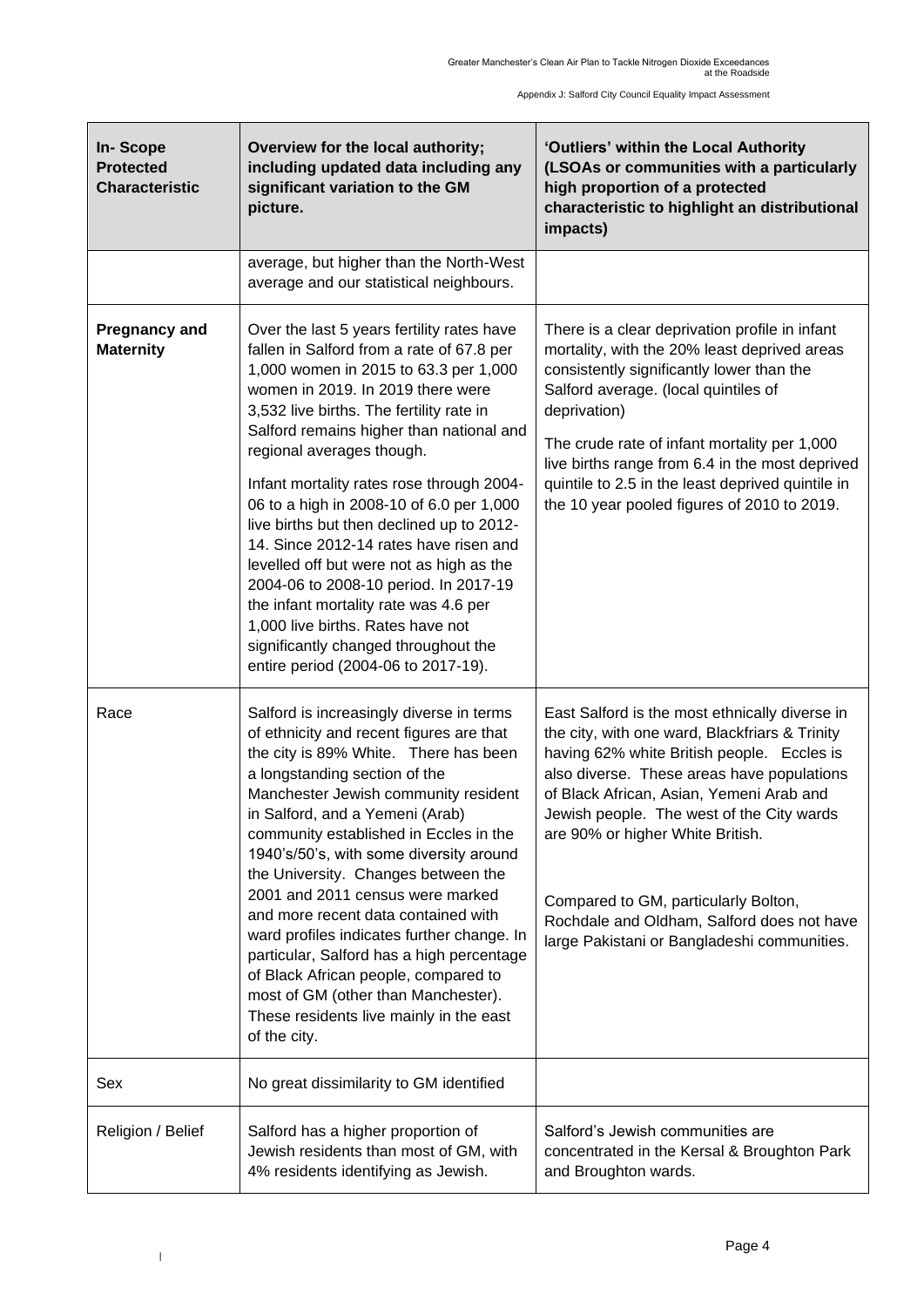Appendix J: Salford City Council Equality Impact Assessment

| <b>In-Scope</b><br><b>Protected</b><br><b>Characteristic</b> | Overview for the local authority;<br>including updated data including any<br>significant variation to the GM<br>picture.                                                                                                                                                                                                                                                                                                                                                                                                                                        | 'Outliers' within the Local Authority<br>(LSOAs or communities with a particularly<br>high proportion of a protected<br>characteristic to highlight an distributional<br>impacts)                                  |
|--------------------------------------------------------------|-----------------------------------------------------------------------------------------------------------------------------------------------------------------------------------------------------------------------------------------------------------------------------------------------------------------------------------------------------------------------------------------------------------------------------------------------------------------------------------------------------------------------------------------------------------------|--------------------------------------------------------------------------------------------------------------------------------------------------------------------------------------------------------------------|
|                                                              | Salford has a long-established Yemeni<br>Muslim community and a small South<br>Asian population. Newer groups of<br>Iranians, Somalis.<br>The religious profile of the city is thus<br>different to that of GM as a whole - both<br>due to the Jewish communities and<br>because our Muslim population is of a<br>different ethnic character.<br>Although the percentage of the<br>population of Pakistani and Bangladeshi<br>origin is low compared to GM as a<br>whole, these groups are<br>disproportionately represented in the<br>taxi driving occupation. | Yemeni and South Asian Muslims are<br>concentrated in Eccles, with newer groups,<br>including Somali and Iranian Muslims at<br>higher density in Broughton and Pendleton &<br>Charlestown in the east of the city. |
| Gender<br>reassignment/<br>Gender identity                   | There is a lack of reliable data for<br>people with this characteristic.<br>However, Salford is in close proximity to<br>Manchester's Gay Village and has<br>historically had lower rents. We believe<br>this to mean that we are likely to have a<br>higher percentage of people who are<br>trans or non-binary that the national<br>average.                                                                                                                                                                                                                  | Our understanding is that there is a higher<br>concentration of people sharing this<br>characteristic in the east of the city.                                                                                     |
| Sexual orientation                                           | Indications that Salford has a higher<br>proportion of Lesbian, Gay, Bisexual<br>people than the national average, as<br>scoped in our LGBT+ Health Needs<br>Assessment (2015).                                                                                                                                                                                                                                                                                                                                                                                 | Concentration denser in the east of the city.<br>This was indicated in our Needs Assessment<br>by the distribution of those in civil<br>partnerships, then only available to same sex<br>couples.                  |

## **2.1.3 Socio-Economic Characteristics**

|

Under the Equality Act, socio-economic characteristic is not a Protected Characteristic. As a result, the GM EqIA for CAP does not consider the impacts on the scheme on difference socio-economic groups. A Distributional Impact Assessment (DIA) has been undertaken for the programme which does consider these impacts.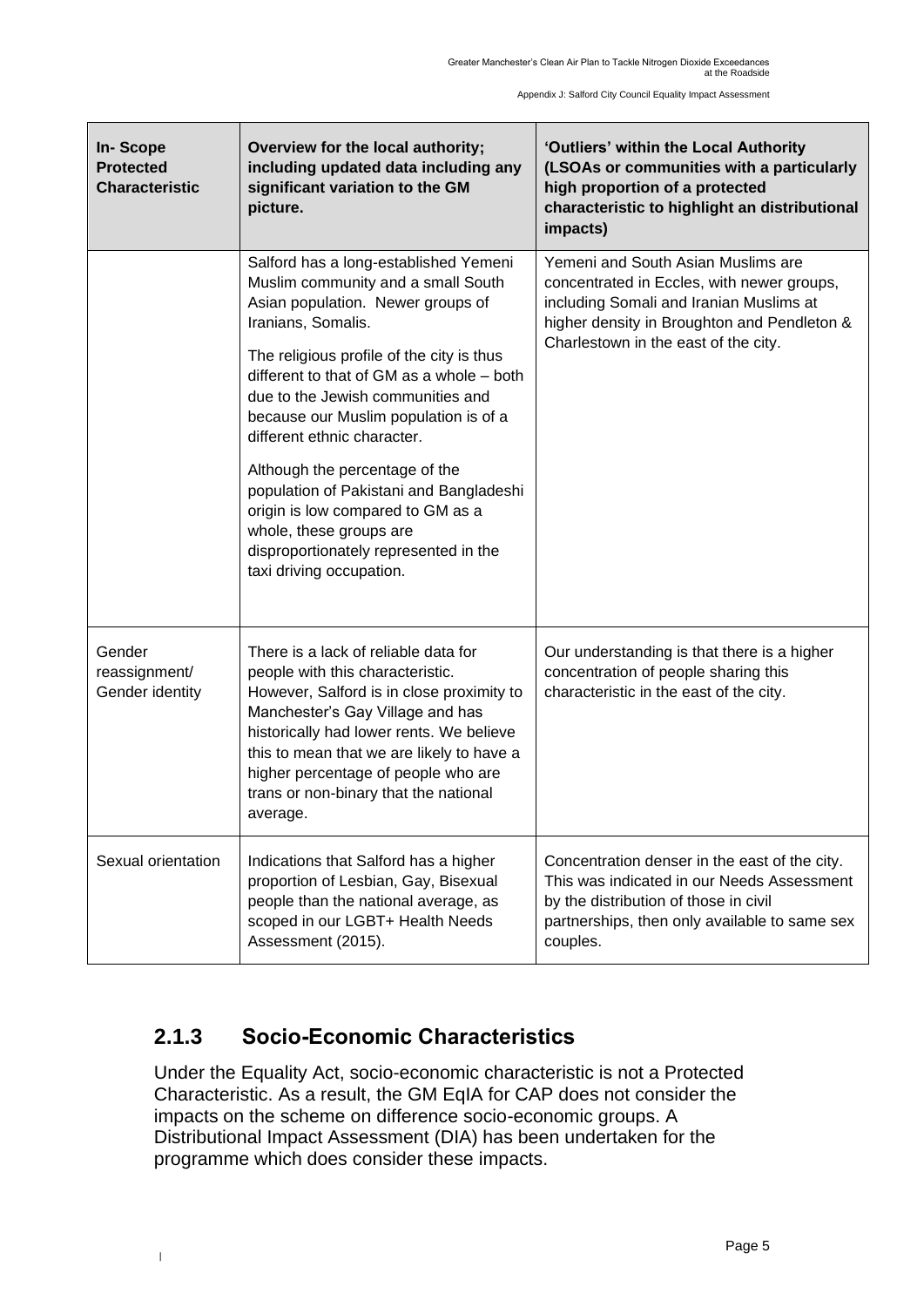Salford considers the differential impact on people of low socioeconomic status in our CIAs. Within the city there are contrasts. City Centre Salford, Salford Quays, and some adjoining areas have experienced significant growth and investment in recent years and provide a major concentration of employment, retail, leisure, tourism and cultural opportunities. However, some of the inner neighbourhoods surrounding the City Centre are characterised by high levels of deprivation and contribute towards Salford being identified as the 19<sup>th</sup> most deprived local authority in England. The rest of the city is generally much more suburban in character. It includes some of Greater Manchester's most affluent residential areas such as Worsley, Boothstown and Ellesmere Park.

Salford's areas of high deprivation are also the places which have a greater mix of ethnicities and religions (characteristics which have a correlation). The wards in the east of the city are also the areas with higher numbers of LGB and Trans people. All of these groups are known to experience higher rates of unemployment and more precarious employment.

Per capita carbon emissions in Salford have reduced significantly over recent years, from 8.4 tonnes in 2005 to 5.0 tonnes in 2017. However, Salford has the second highest per capita emissions of the ten Greater Manchester districts, primarily due to the impacts of traffic on the motorways and A roads across the city. Motorway emissions are out of scope for the GM CAP, but around the Eccles motorway interchange and the Clifton area cause higher concentrations of CO2.

As the improvement of air quality is generally expected to be greatest for those in the areas of highest deprivation, the success of Manchester's Clean Air Plan should result in a positive disproportionate impact.

#### **2.1.4 Equality impacts review**

|

The following table summarises the equality impact assessment for the scoped-in characteristics for Salford in relation to the GM assessment described in the full GM CAP EqIA.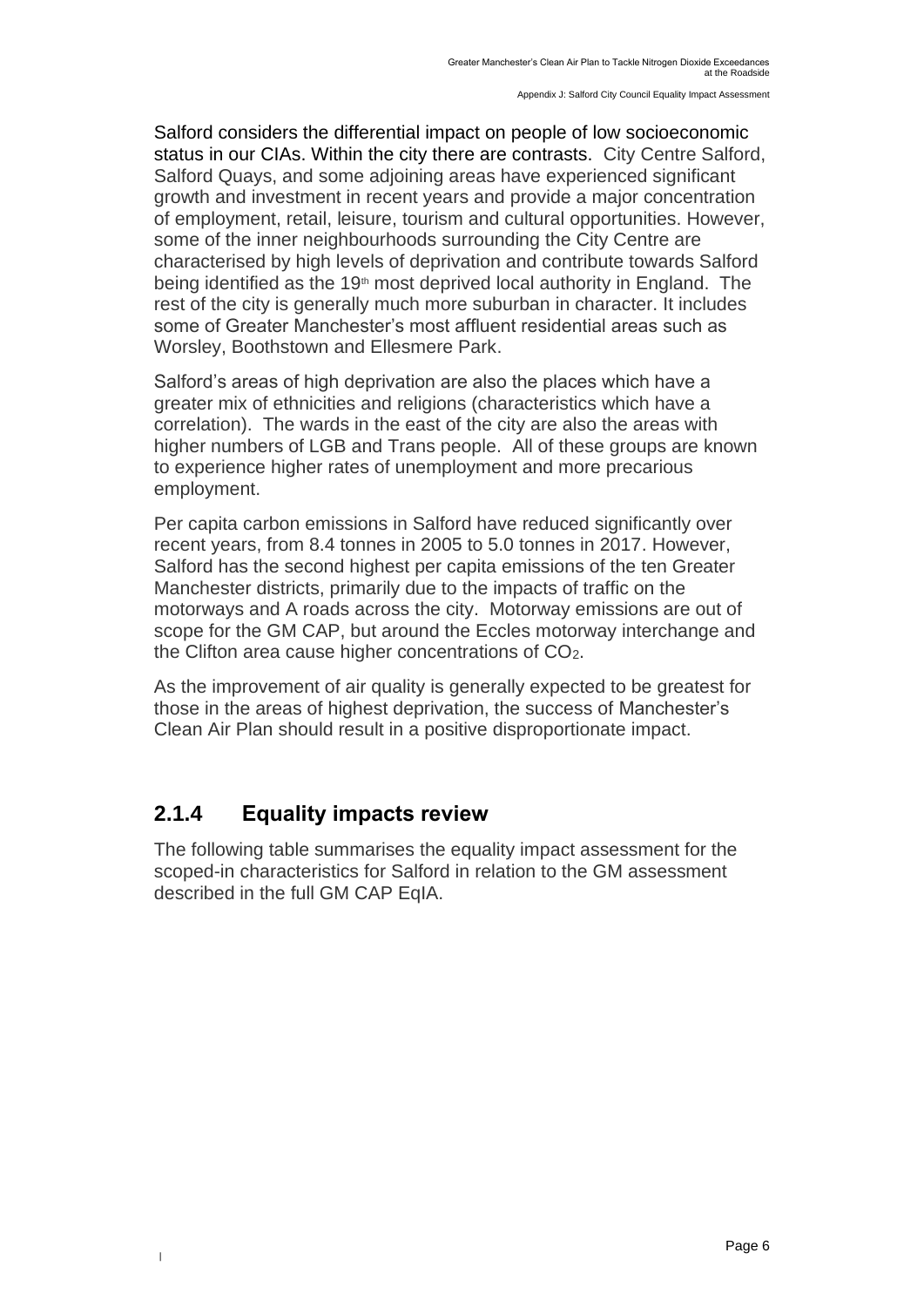Appendix J: Salford City Council Equality Impact Assessment

|                             |                  | Impact<br>$(+/-)$ | <b>GM</b>                                                                                     | <b>Salford</b>     | Differential/           | Reason for difference in impact from GM assessment            |
|-----------------------------|------------------|-------------------|-----------------------------------------------------------------------------------------------|--------------------|-------------------------|---------------------------------------------------------------|
| characteristic<br>Protected | Assessment topic |                   | <b>Magnitude of impact post</b><br>mitigation (extent of<br>population exposure to<br>impact) |                    | <b>Disproportionate</b> |                                                               |
| Age                         | Air quality      | ÷                 | High                                                                                          | High               | <b>Differential</b>     | No impact different from that of the GM Assessment identified |
|                             | Accessibility    | $\blacksquare$    | Low                                                                                           | Low                | <b>Disproportionate</b> | No impact different from that of the GM Assessment identified |
|                             | Affordability    | $\blacksquare$    | Low                                                                                           | Low                | <b>Disproportionate</b> | No impact different from that of the GM Assessment identified |
| Disability <sup>2</sup>     | Air quality      | $+$               | High                                                                                          | High               | <b>Differential</b>     | No impact different from that of the GM Assessment identified |
|                             | Accessibility    | $\blacksquare$    | Low                                                                                           | Low                | <b>Disproportionate</b> | No impact different from that of the GM Assessment identified |
|                             | Affordability    | $\blacksquare$    | Low                                                                                           | Low                | <b>Disproportionate</b> | No impact different from that of the GM Assessment identified |
| Pregnancy<br>and            | Air quality      | $\ddot{}$         | High                                                                                          | High               | <b>Differential</b>     | No impact different from that of the GM Assessment identified |
| maternity                   | Accessibility    |                   |                                                                                               | No equality impact |                         |                                                               |
|                             | Affordability    |                   | No equality impact                                                                            |                    |                         |                                                               |

<sup>&</sup>lt;sup>2</sup> Disability covers a wide range of physical and mental impairment. Where the impact would differ dependent on disability this is flagged in the narrative.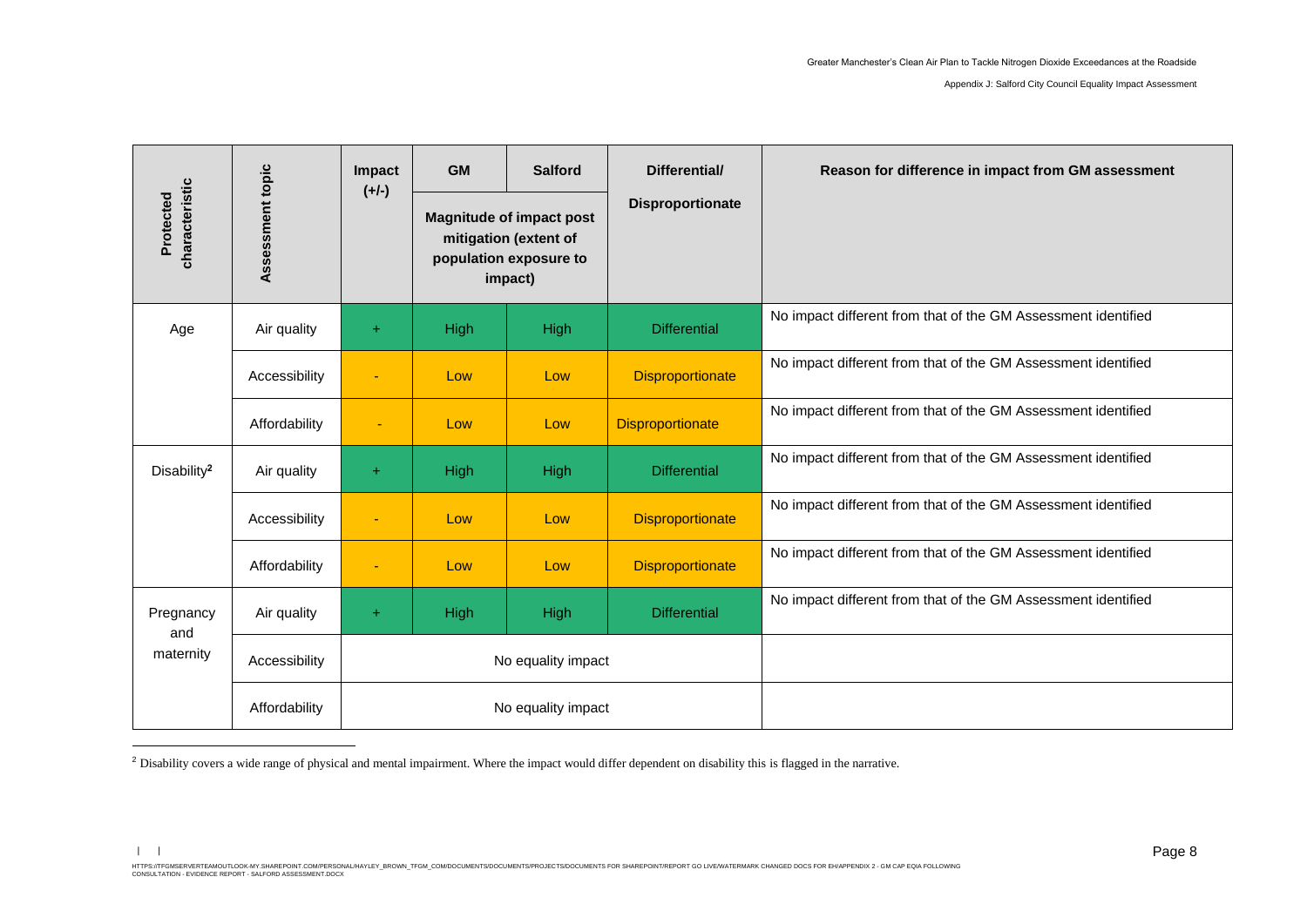Appendix J: Salford City Council Equality Impact Assessment

|                             |                      | Impact  | <b>GM</b>                                                                                     | <b>Salford</b> | Differential/           | Reason for difference in impact from GM assessment                                                                                                                                                                                                                                  |
|-----------------------------|----------------------|---------|-----------------------------------------------------------------------------------------------|----------------|-------------------------|-------------------------------------------------------------------------------------------------------------------------------------------------------------------------------------------------------------------------------------------------------------------------------------|
| characteristic<br>Protected | Assessment topic     | $(+/-)$ | <b>Magnitude of impact post</b><br>mitigation (extent of<br>population exposure to<br>impact) |                | Disproportionate        |                                                                                                                                                                                                                                                                                     |
| Race <sup>3</sup>           | Air quality          | ÷       | <b>High</b>                                                                                   | High           | Disproportionate        | No impact different from that of the GM Assessment identified                                                                                                                                                                                                                       |
|                             | Accessibility        |         | Low                                                                                           | Low            | <b>Disproportionate</b> | As noted above, Salford's ethnic minority groups differ from those in GM,<br>with a higher Yemeni Arab population and smaller groups of Pakistani                                                                                                                                   |
|                             | Affordability        |         | Low                                                                                           | Low            | <b>Disproportionate</b> | and Bangladeshi heritage / British Pakistani and British Bangladeshi.<br>However, the taxi workforce includes a high proportion of Pakistani and<br>Bangladeshi and Yemeni individuals, principally men.                                                                            |
|                             |                      |         |                                                                                               |                |                         | Salford has a higher than national average of Gypsies and Irish<br>Travellers who disproportionately depend on microbusiness with a<br>vehicle. Members of this group are often digitally excluded and may not<br>access the support to access funds without specific outreach.     |
| Religion                    | <b>Air Quality</b>   | ÷       | High                                                                                          | High           | Disproportionate        | No impact different from that of the GM Assessment identified                                                                                                                                                                                                                       |
|                             | <b>Accessibility</b> |         | Low                                                                                           | Low            | <b>Disproportionate</b> | No impact different from that of the GM Assessment identified                                                                                                                                                                                                                       |
|                             | Affordability        |         | Low                                                                                           | Low            | <b>Disproportionate</b> | Salford Jewish community has a number of microbusinesses who may<br>struggle to replace vehicles. Many of these businesses serve the<br>community so increased costs would be borne by the community and<br>business closures would impact. Members of this community are likely to |

<sup>3</sup> Race covers all races identified within the ONS dataset. Where the impact would differ for different races, this is identified in the narrative.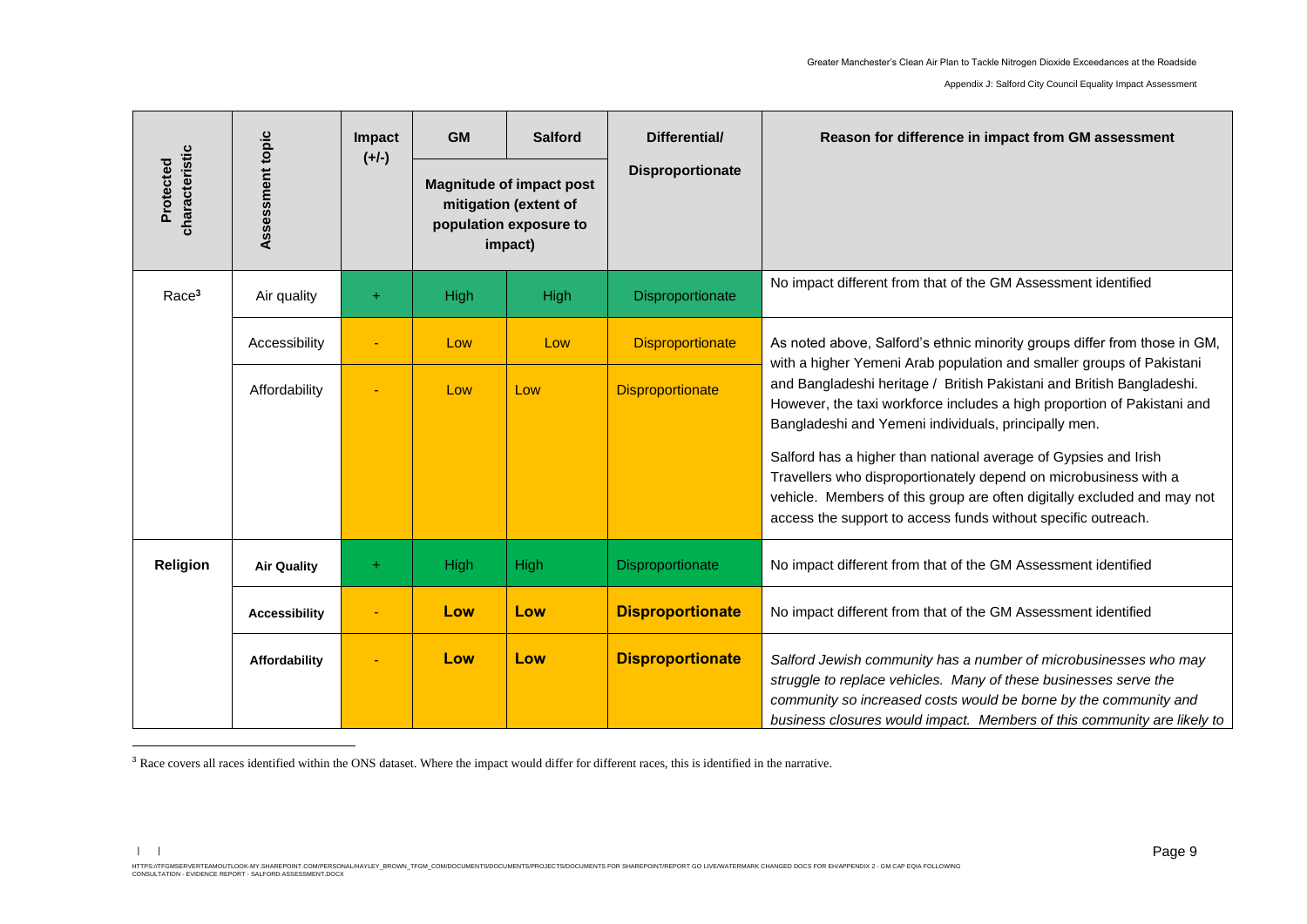Appendix J: Salford City Council Equality Impact Assessment

|                             |                      | Impact<br>$(+/-)$  | <b>GM</b>                                                                                     | <b>Salford</b>     | Differential/           | Reason for difference in impact from GM assessment                                                                                                                                                                                |
|-----------------------------|----------------------|--------------------|-----------------------------------------------------------------------------------------------|--------------------|-------------------------|-----------------------------------------------------------------------------------------------------------------------------------------------------------------------------------------------------------------------------------|
| characteristic<br>Protected | Assessment topic     |                    | <b>Magnitude of impact post</b><br>mitigation (extent of<br>population exposure to<br>impact) |                    | <b>Disproportionate</b> |                                                                                                                                                                                                                                   |
|                             |                      |                    |                                                                                               |                    |                         | be digitally excluded and may not be easily reached with information<br>about the funds without specific outreach.                                                                                                                |
| Sex                         | Air quality          | No equality impact |                                                                                               |                    |                         |                                                                                                                                                                                                                                   |
|                             | Accessibility        |                    |                                                                                               | No equality impact |                         |                                                                                                                                                                                                                                   |
|                             | Affordability        |                    | <b>Medium</b>                                                                                 | <b>Medium</b>      | <b>Disproportionate</b> | Taxi drivers, PHV drivers and bus drivers are over 90% more likely to be<br>male than female. Any business costs are therefore likely to be<br>disproportionately experienced by men.                                             |
| Gender<br>reassignmen       | Air quality          |                    | No equality impact                                                                            |                    |                         |                                                                                                                                                                                                                                   |
| t/ Gender<br>identity       | <b>Accessibility</b> |                    | Low                                                                                           | Low                | <b>Differential</b>     | No impact different from that of the GM Assessment identified                                                                                                                                                                     |
|                             | Affordability        |                    | Low                                                                                           | Low                | <b>Differential</b>     | Many Salford Trans and nonbinary residents access the Manchester<br>Village night-time economy. Due to hate crime concerns they may be<br>reliant on PH / taxis and any increase in costs would have a negative<br><i>impact.</i> |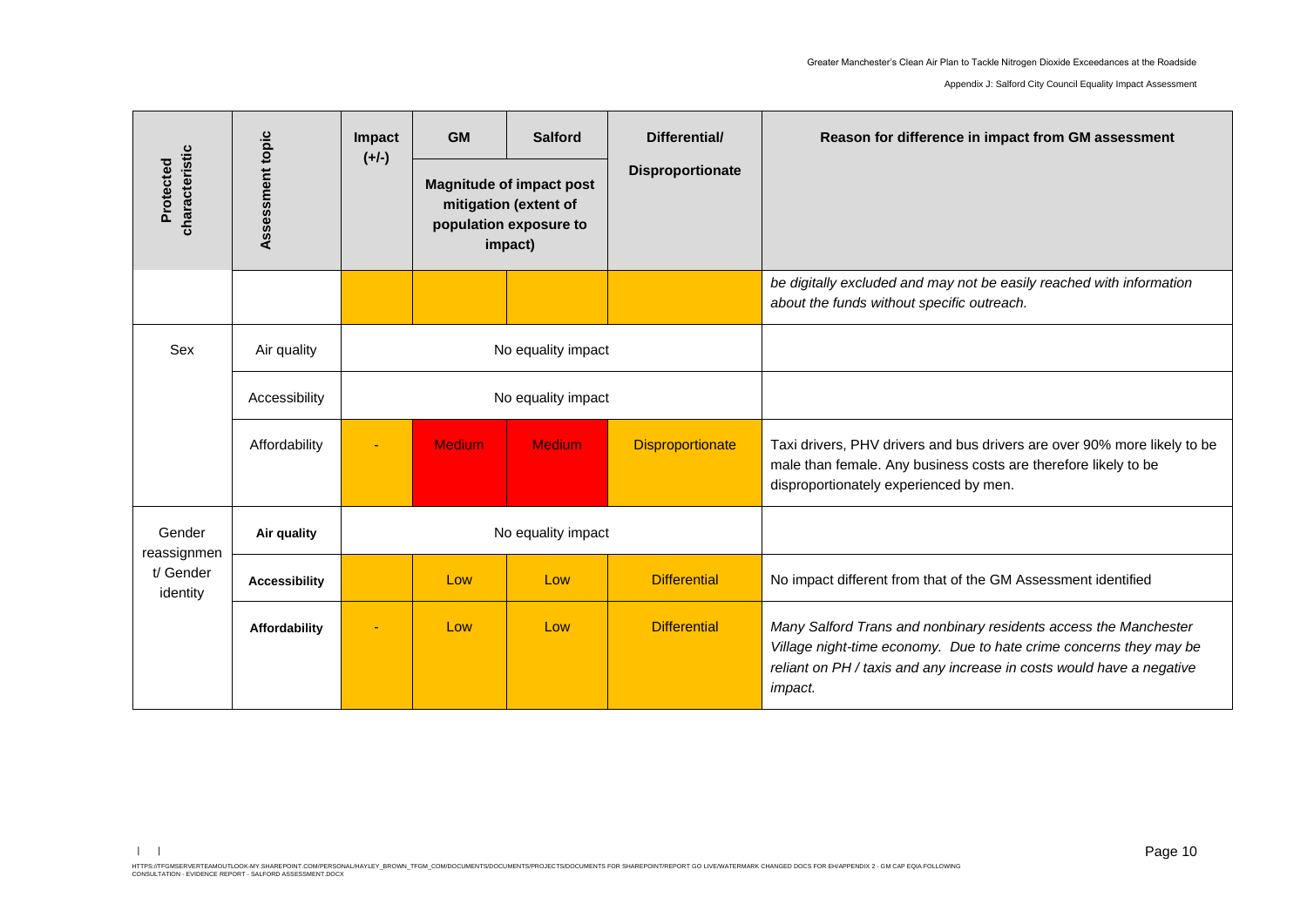Appendix J: Salford City Council Equality Impact Assessment

| characteristic<br>Protected  | Assessment topic     | Impact<br>$(+/-)$               | <b>GM</b> | <b>Salford</b><br><b>Magnitude of impact post</b><br>mitigation (extent of<br>population exposure to<br>impact) | Differential/<br>Disproportionate | Reason for difference in impact from GM assessment                                                                                                                                                                                           |
|------------------------------|----------------------|---------------------------------|-----------|-----------------------------------------------------------------------------------------------------------------|-----------------------------------|----------------------------------------------------------------------------------------------------------------------------------------------------------------------------------------------------------------------------------------------|
| <b>Sexual</b><br>orientation | Air quality          | <b>No</b><br>equality<br>impact |           |                                                                                                                 |                                   |                                                                                                                                                                                                                                              |
|                              | Affordability        | $\overline{\phantom{a}}$        | Low       | Low                                                                                                             | <b>Differential</b>               | Indications are that Salford has a higher percentage than most of<br>GM, and, there could be a disproportionate impact of affordability                                                                                                      |
|                              | <b>Accessibility</b> | ٠                               | Low       | Low                                                                                                             | <b>Differential</b>               | and accessibility due to the patterns of use of taxis and PHVs to<br>access Manchester Gay Village, historic lower earning in these<br>groups, and therefore lack of cars, with fear of hate crime a factor<br>in avoiding public transport. |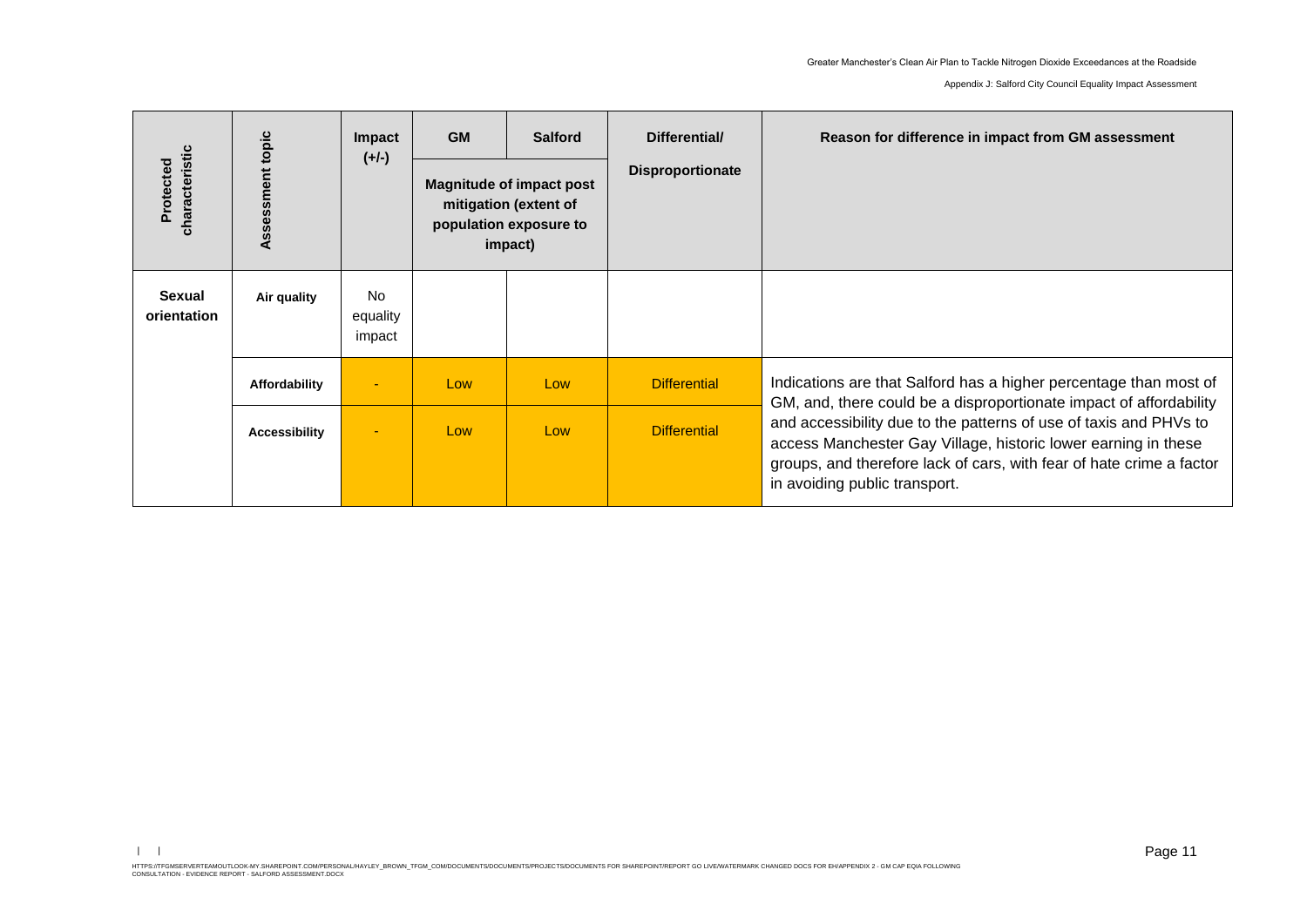## <span id="page-12-0"></span>**2.2 'Hot-spots' in your Salford:**

## **2.2.1 Geographical 'hot-spots' in Salford**

Salford has several hotspot areas. Some hotspots for carbon concentration relate to the motorway network, which is out of scope for the Clean Air Plan. The Eccles motorway interchange maps to one of our diverse neighbourhoods, whereas the Clifton interchange area is in a less diverse neighbourhood.

There is geographical concentration of residents who share one of the protected characteristics noted below so there is overlap between geographical and protected characteristic hotspots.

## **2.2.2 Protected characteristic 'hot-spots' in Salford**

As noted in the table above, Salford has a disproportionate part of the GM Jewish population. There are a higher than the national average percentage of Gypsies and Irish Travellers in Salford, both on sites and in bricks and mortar. Both these communities have a high number of microbusinesses with a van. Both are less likely than the average to be reached by digital communications. Both communities have a long-standing tendency to live somewhat separately from other groups. Some Jewish residents will lack English and some Irish Travellers and Gypsies will lack literacy skills. Both groups are likely to be among the digitally excluded. These groups are disproportionately resident in East Salford, so the geography and protected characteristics intersect.

Eccles ward is another part of the city with high mix of ethnicities, including many of our Yemeni Arab, Pakistani / British Pakistani and Bangladeshi / British Bangladeshi residents, who are disproportionately represented in the taxi and PHV driver occupational group.

Salford also has an estimated higher proportion of lesbian, gay and bisexual residents than other authorities besides Manchester. Many members of this group will travel to Manchester's Gay Village and, due to the higher likelihood of experiencing incidents of hate crime and hate speech, are likely to use PHVs and taxis. Any increase in costs could disproportionately impact. It is known that members of this group may have lower earnings due to homo/bi phobia. There is also a higher incidence of poor mental health due to the impacts of institutional homo / bi phobia. Raising the costs of accessing 'queer-friendly' spaces could have a negative impact. The percentage of LGB and T people appears to be higher in the wards to the east of the city.

HTTPS://TFGMSERVERTEAMOUTLOOK-MY.SHAREPOINT.COM/PERSONAL/HAYLEY\_BROWN\_TFGM\_COM/DOCUMENTS/DOCUMENTS/PROJECTS/DOCUMENTS FOR<br>SHAREPOINT/REPORT GO LIVE/WATERMARK CHANGED DOCS FOR EH/APPENDIX 2 - GM CAP EQIA FOLLOWING CONSULTAT

**ASSESSMENT.DOCX**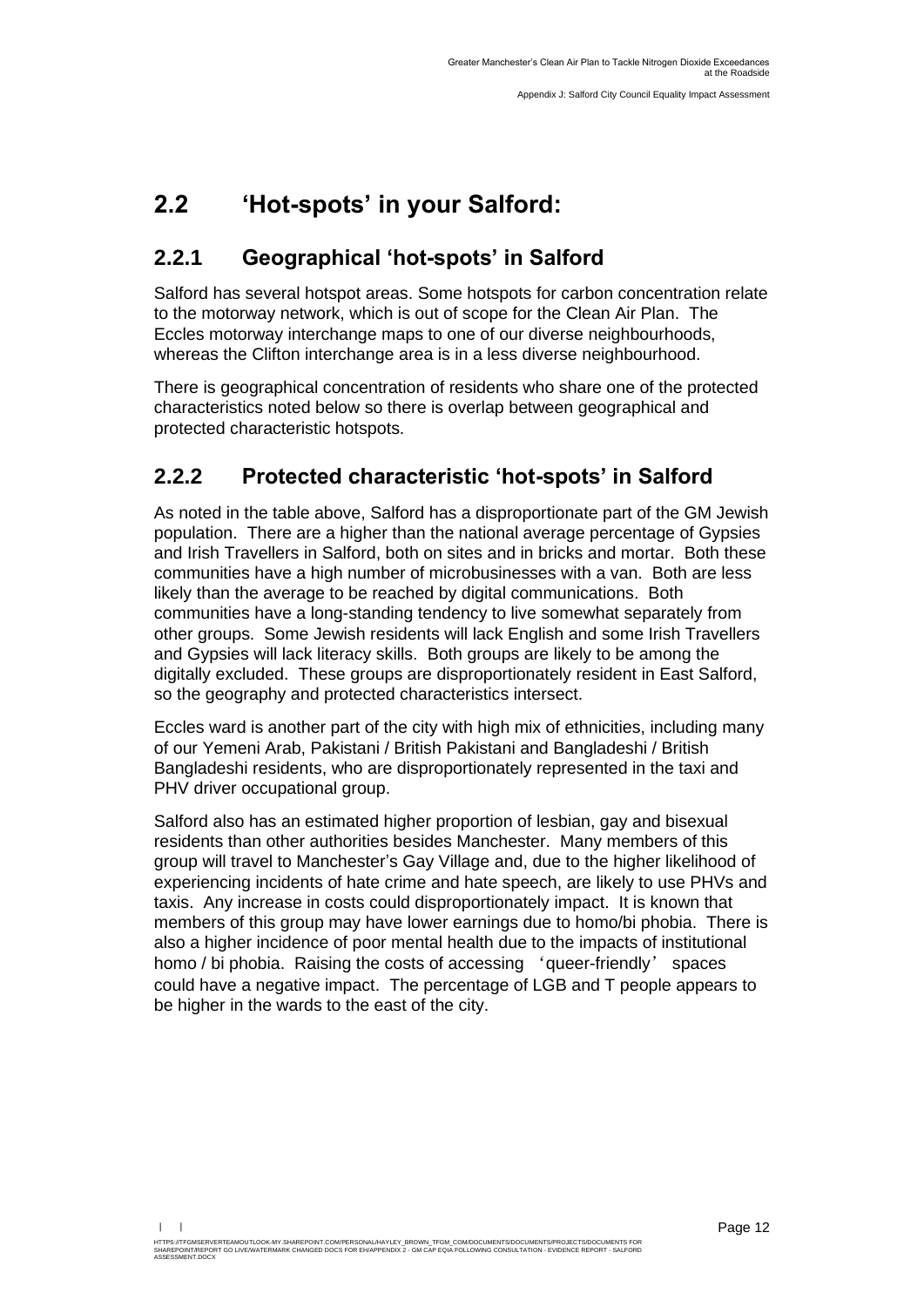# <span id="page-13-0"></span>**2.3 Actions to be taken by Salford**

Salford will put into place the following:

### **2.3.1 Mitigate any potential equality impacts identified.**

- Ensure information about the Clean Air Plan and various funds is made available to the Jewish community through the Jewish Forum and in partnership with local contacts. This may involve translations.
- Ensure the same for Irish Travellers through Salford's Homelessness team and the Duchy Partnership
- Support both of the above groups to access funds for replacement or retrofit of their vehicles. This may include reaching out through established relationships.
- Ensure any caravan and horse clubs within the city are aware of the charges and inform their members
- Share all GM comms that explain the substantial health benefits to the population from the CAP. Ensure these are in a language and format (including BSL) that can be understood by all sections of the population and communicated via trusted channels.
- Ensure Salford Neighbourhood Committees forward information and collect community feedback on the changes.

### **2.3.2 Monitor any potential equality impacts identified.**

Local monitoring will consider collecting information to enable:

- Uptake in funding schemes by businesses or individuals in different lower super output areas to enable comparison by IMD, and to target information to enable equitable uptake
- Uptake of funding schemes by businesses managed by minority ethnic groups, (including Jewish) or individuals

Salford will also delegate a representative to meet with the Monitoring and Evaluation team from GM CAP approximately every 6 months to review data and input any local insight on impacts. It is expected that this could allow modification to the communication strategies.

### **2.3.3 Review any potential equality impacts identified.**

The Council will monitor the impacts of the Clean Air Plan reported by the public and agencies working with identified occupational groups and groups of people sharing protected characteristics. This will change our approach to how the plan is supported and managed in Salford. We will feed these back to the GM group to ensure insights are shared. Insights